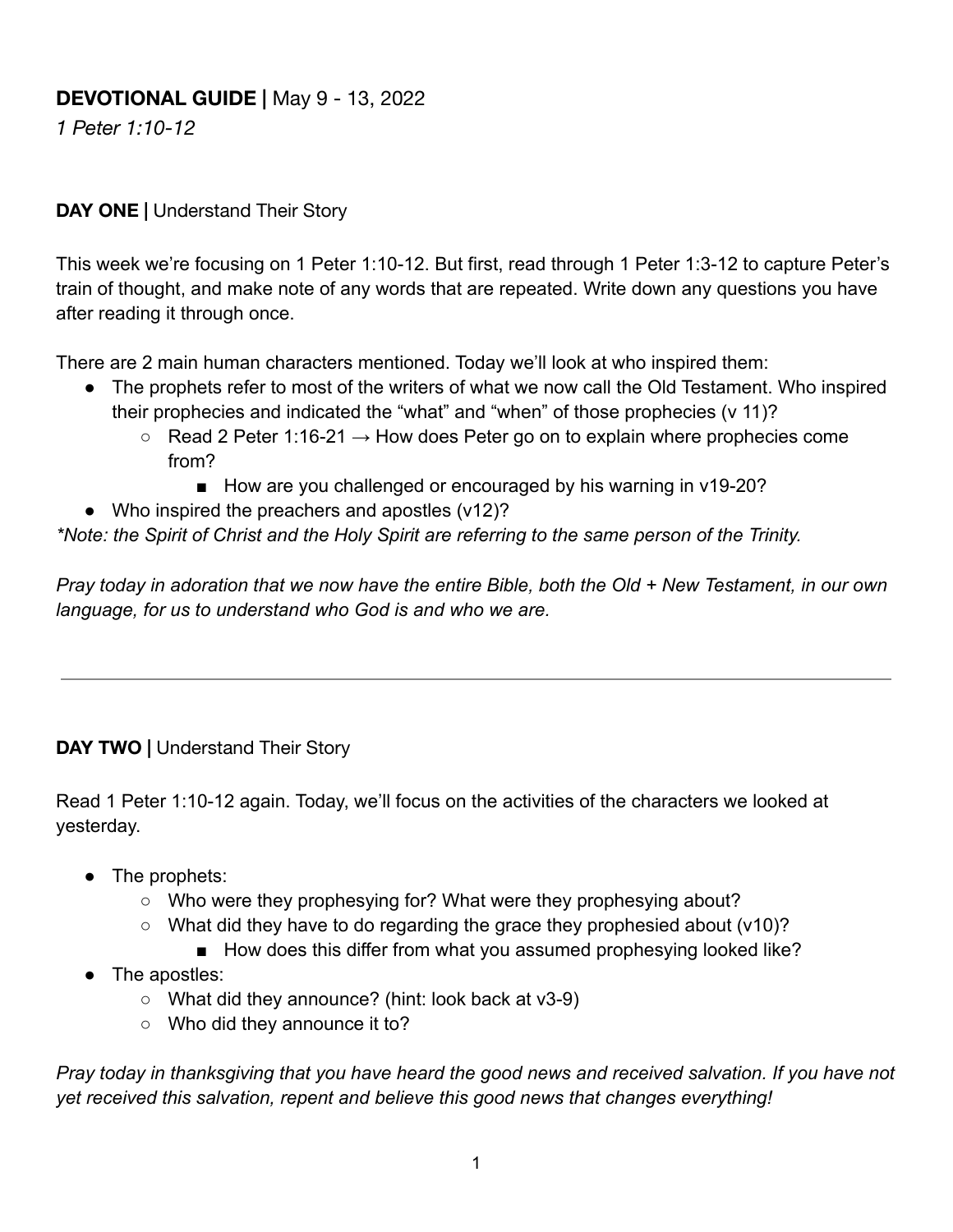#### **DAY THREE |** Connect to His Story

Read 1 Peter 1:10-12. Today we'll consider some of the "predictions of Christ's sufferings and subsequent glories" in the Old Testament.

- Read Isaiah 52:13-53:12 Write a list of all the kinds of suffering the Messiah would have to endure. According to 53:10-13, why did the Messiah have to suffer?
	- How does this encourage or challenge you today?
- Read Mark 8:31 What did Jesus himself predict would have to happen?

*Pray today in adoration and thanksgiving for all that Jesus suffered on our behalf to make us right with God.*

# **DAY FOUR |** Connect to His Story

Reread 1 Peter 1:10-12. Have some of your questions from Day 1 been answered?

- Read Luke 24:13-27,44  $\rightarrow$  Who does Jesus point to as predicting His sufferings and glory? What does Jesus then go on to teach the 2 disciples (v27)?
	- "Moses + all the Prophets" refers to our Old Testament. Do you think of the Old Testament as being inspired by the Spirit, and all about Jesus?
- Read John 14:26, 15:26  $\rightarrow$  In addition to inspiring the writing of Scripture, what else does the Holy Spirit do?
	- Jesus helped his disciples understand Scripture, and now we have "the Spirit of Christ." What does this mean for us now?

*Pray today in supplication, asking God to continue to grow in you a love and thirst for ALL of Scripture, and an understanding to see the beauty of Jesus from Genesis to Revelation.*